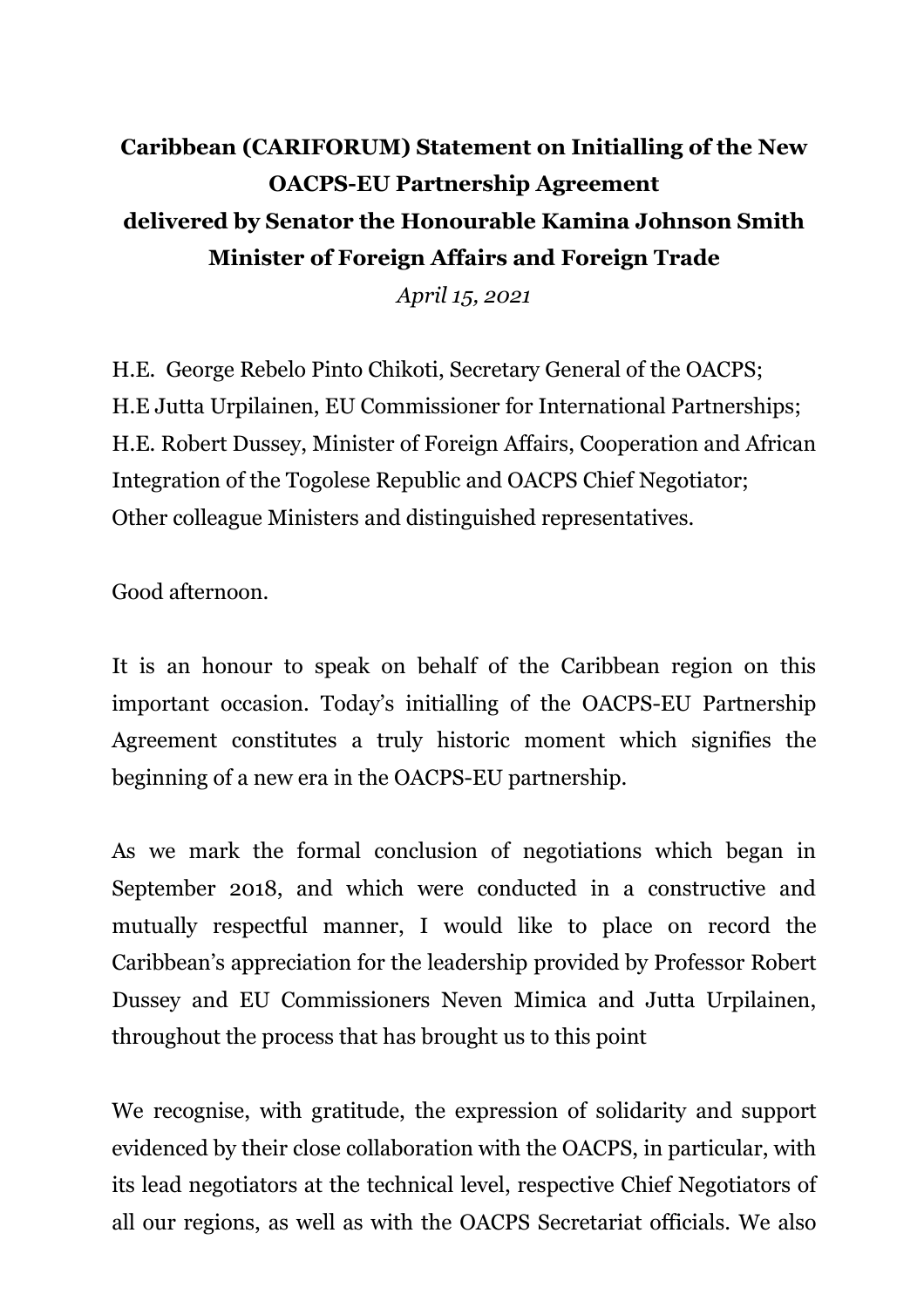applaud our EU negotiating partners for their flexibility and understanding. I also acknowledge the integral contribution made by Guyana, representing our region, at the All-OACPS and regional levels. To have concluded the Post-Cotonou negotiations in the context of the COVID-19 pandemic with its human, technical and other challenges was no mean feat. Indeed, it signalled our collective will and firm commitment to finalise our work and facilitate the conclusion of a new Partnership Agreement, despite the odds.

The new OACPS-EU Partnership Agreement has heralded a new dawn in the relationship between our two Groups. At the same time, it has preserved the overarching objective of the partnership, namely, the pursuit of sustainable development by buttressing environmental and economic resilience, advancing governance, particularly in the areas of human rights, democracy and by investing in human and social development. We also recognise the new impulses that emanate from a two-tiered framework that allows for the framing of general policies at the All-OACPS/EU levels, and their specific articulation in the respective regional protocols.

The Caribbean welcomes the renewed commitment to OACPS-EU collaboration in relevant multilateral fora. In this pursuit, we prioritise the full implementation of the both the UN Sustainable Development Agenda and the Paris Agreement on Climate Change. The Caribbean is also determined to collaborate with the EU on advancing the case for debt relief for the global South, and the successful advancement of the Doha Development Agenda (DDA) negotiations, particularly in the areas of fisheries subsidies, e-commerce, investment facilitation and support for SMEs. Reflective of the myriad of developmental challenges facing the Caribbean, our region will also count on full EU support for the development of a global vulnerability index to secure more concessional